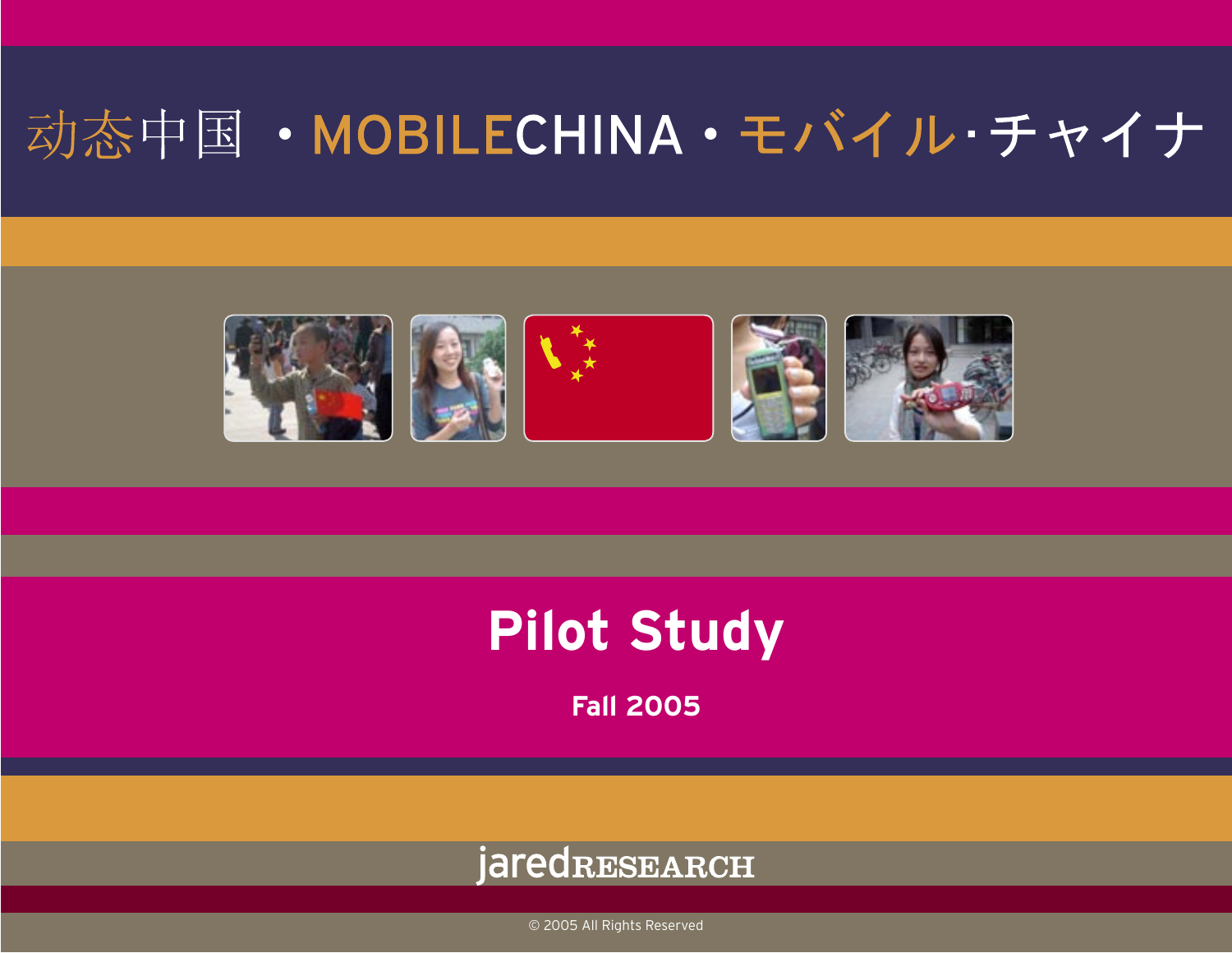## What is Mobile China?

- A multi-year collaboration between jaredRESEARCH » and top Chinese engineering, design and fine arts educators, students and researchers.
- Latest business innovation methods, including intimate » ethnography, video stories, photo blogs, participatory design, collaborative research, customer frameworks and executive education.
- Cultural studies uncovers hidden opportunities for » product success in telecommunication, technology and consumer products.







动态中国 **MOBILECHINA** モバイルチャイナ

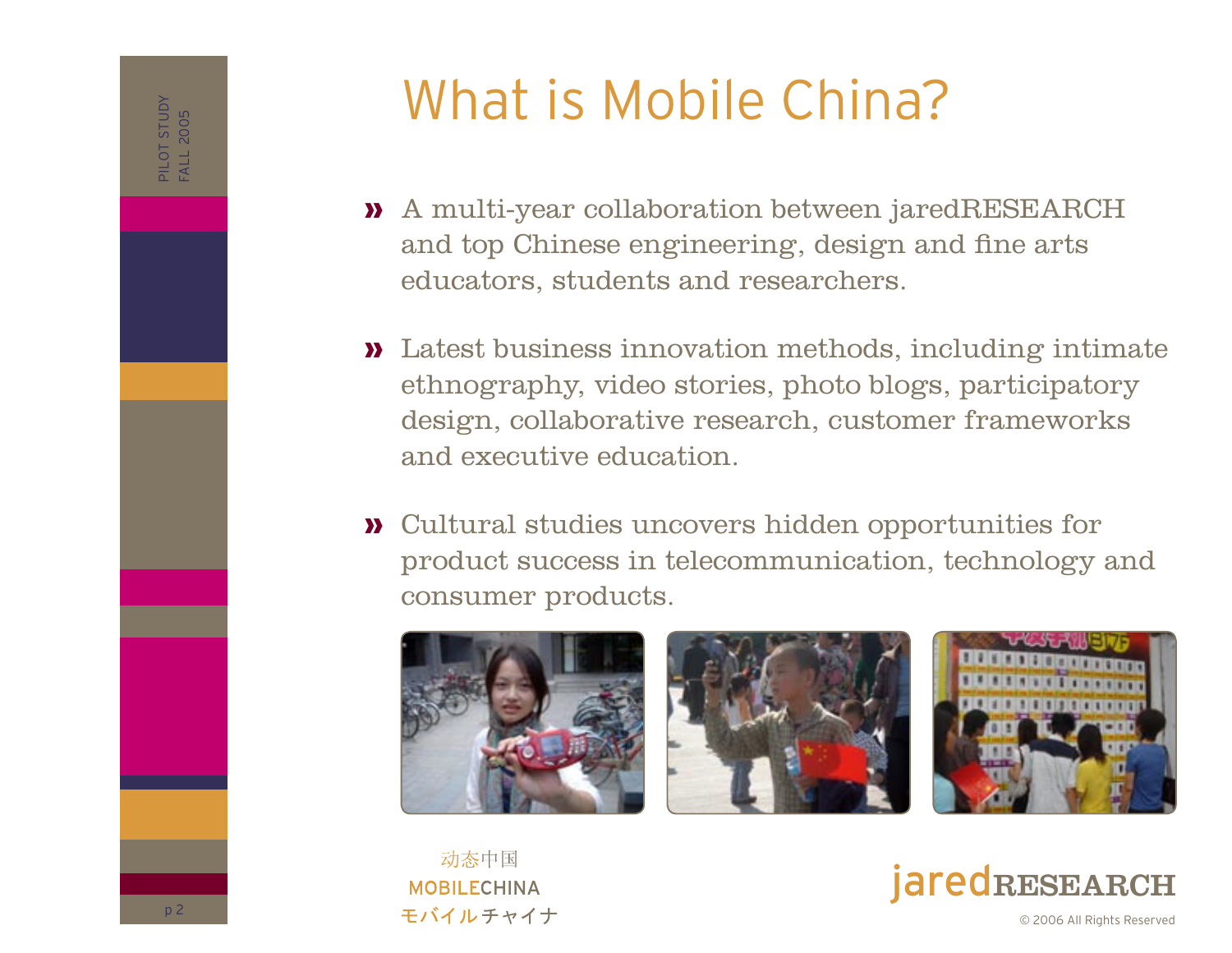# Pilot Study

#### Video Story

28 students and 1 teacher were interviewed at three locations in September and October 2005: Central Academy of Fine Arts; outside Kentucky Fried Chicken; and Beijing 94th Middle School.

#### Topics

- **»** Phone selection & usage
- Gender behavior »
- **»** National vs. imported brands
- First mobile devices »
- Future of mobile » technology







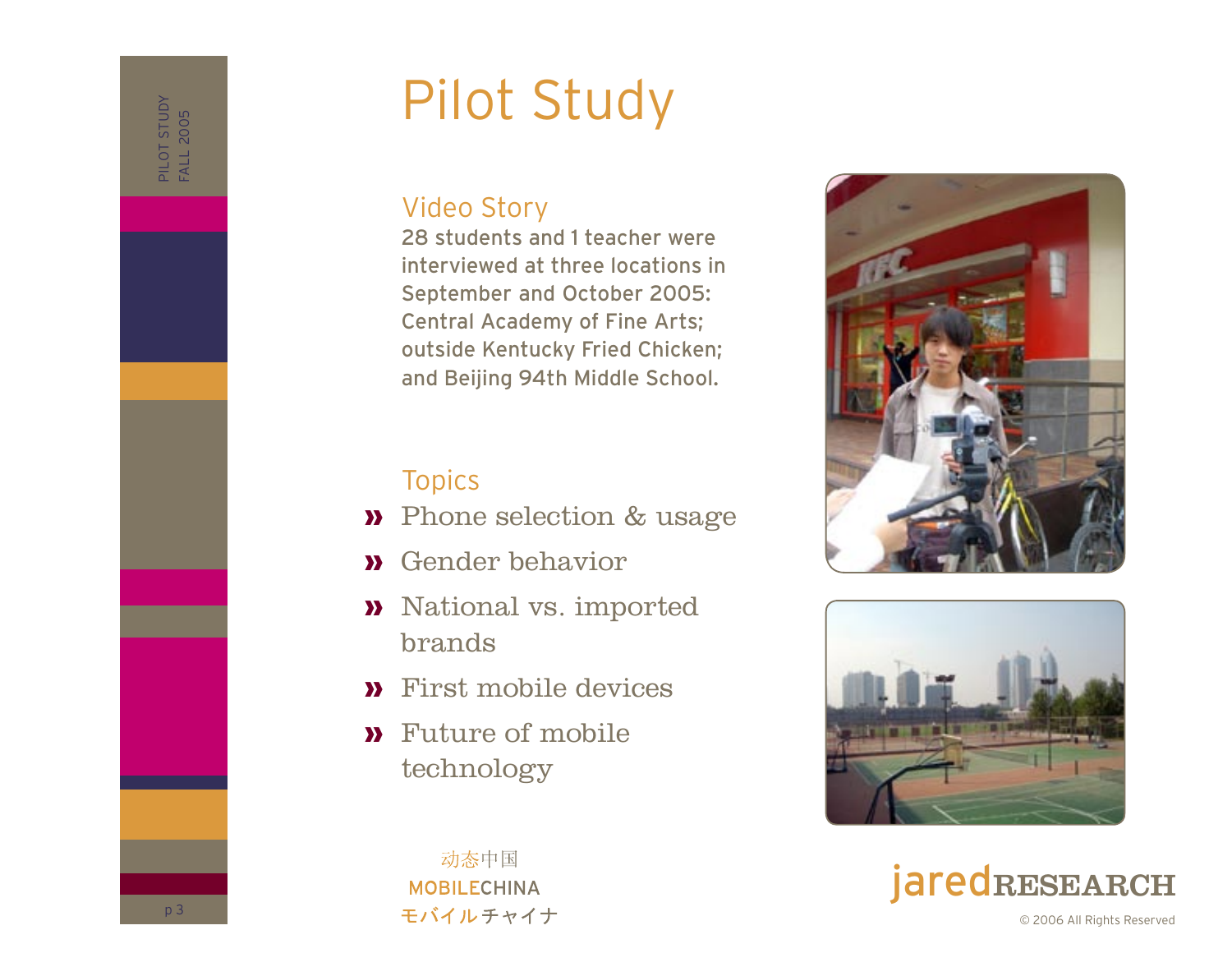### Quotes

"I don't want a lot of extra functions."

"Everyone knows that Chinese branded headsets have more radiation and lower quality."

"My first mobile phone replaced the old pager I had in high school."

"My phone is practical."

"My phone is all about me."

"She uses the phone more when she has a boyfriend."

"I didn't care that the sales guy said it's a boy's telephone headset."

动态中国 **MOBILECHINA** モバイルチャイナ





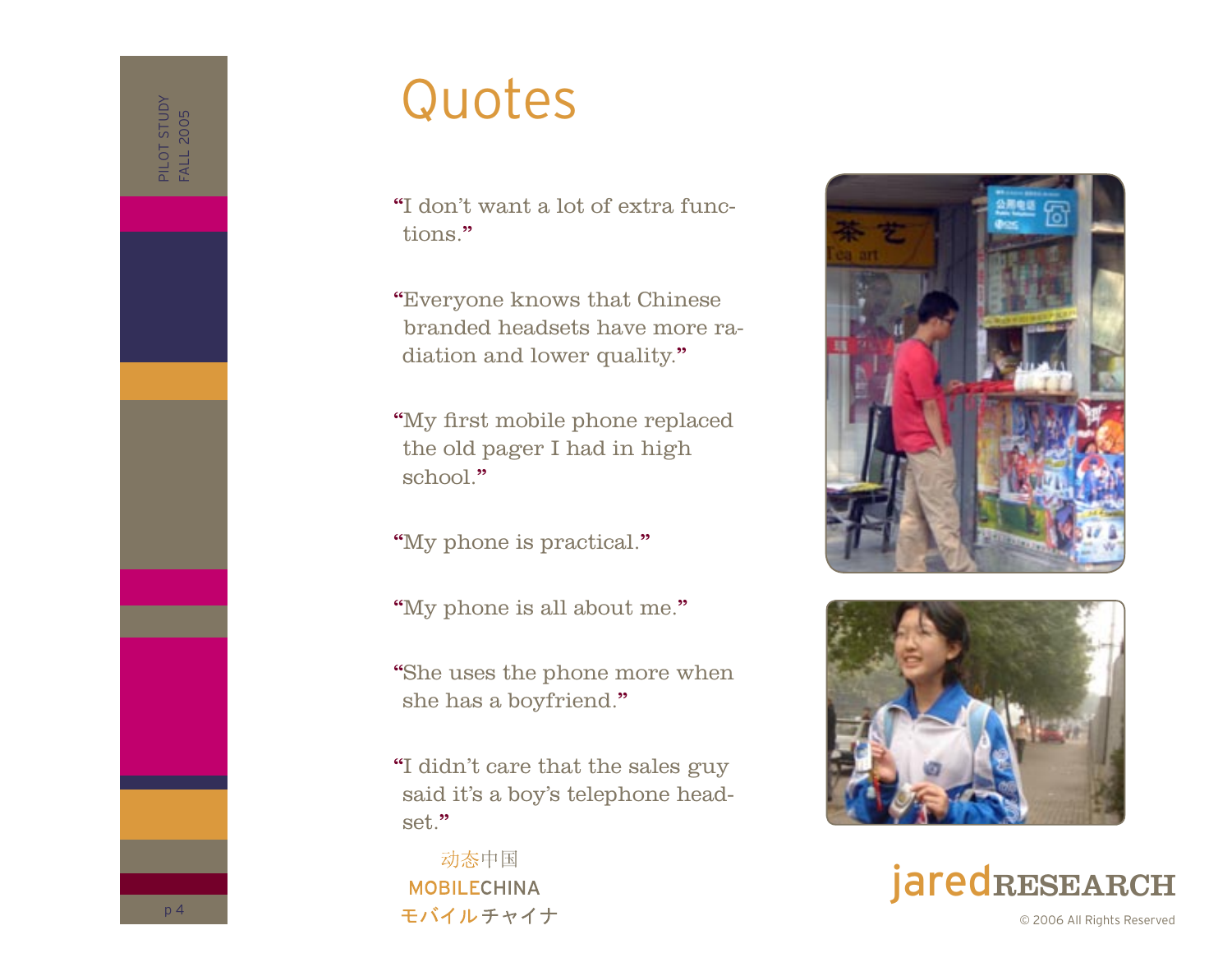## Initial Findings & Further Questions

**Youth identities** are created through new patterns of consumption and communication.

- Can **market** and **government forces** succeed in mobilizing a nation of text messagers? »
- How does rapid **information flow** fueled by **ubiquitous IP piracy**— shape youth's imagination of national alternatives and possible futures? »

**Gender differences** expressed in headset sales and mobile usage. Shapes, sizes and colors are gendered. Girls use mobile phones to track boyfriends' whereabouts.

- Can mobile technology foster more **intimate relationships**? »
- Can technology become more meaningful and less complex? »
- Which emerging **Chinese trends** will become global trends? »

**Nationalism** and **pride** in rapid economic growth contrasts with the association of Chinese headsets with poor quality and "higher radiation."

- What are the challenges and opportunities for **multinational brands** in China? »
- How can Chinese telecom companies increase national and global **marketshare**? »

China's **14 to 24 year olds**—almost all single children— experience greater opportunities and greater expectations.

- What are the unique communication needs of a generation of single kids? »
- What roles does mobile technology play in youth and gender identities? »
- How do youth respond to new opportunities denied previous kid cohorts, including their parents? »





© 2006 All Rights Reserved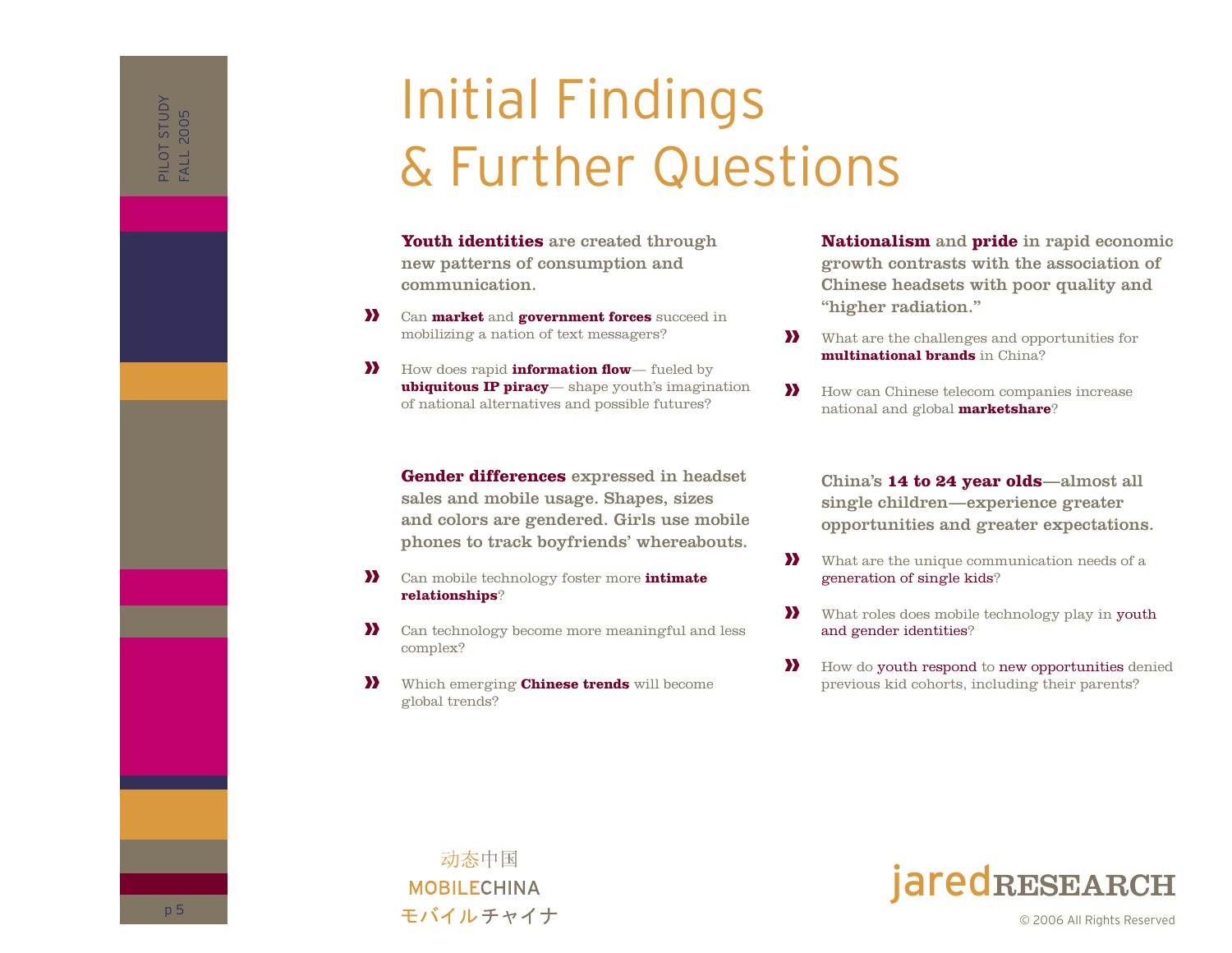# Cultural Factors for Business Success in China

Gain a competitive edge and a platform for innovation.

- Chinese youth identities, » nationalism and gender reveal cultural factors for design and business success.
- Long-term strategic » planning is most successful when focused around local needs, social networks and real usage scenarios.



RESEARCH © 2006 All Rights Reserved

动态中国 **MOBILECHINA** モバイルチャイナ